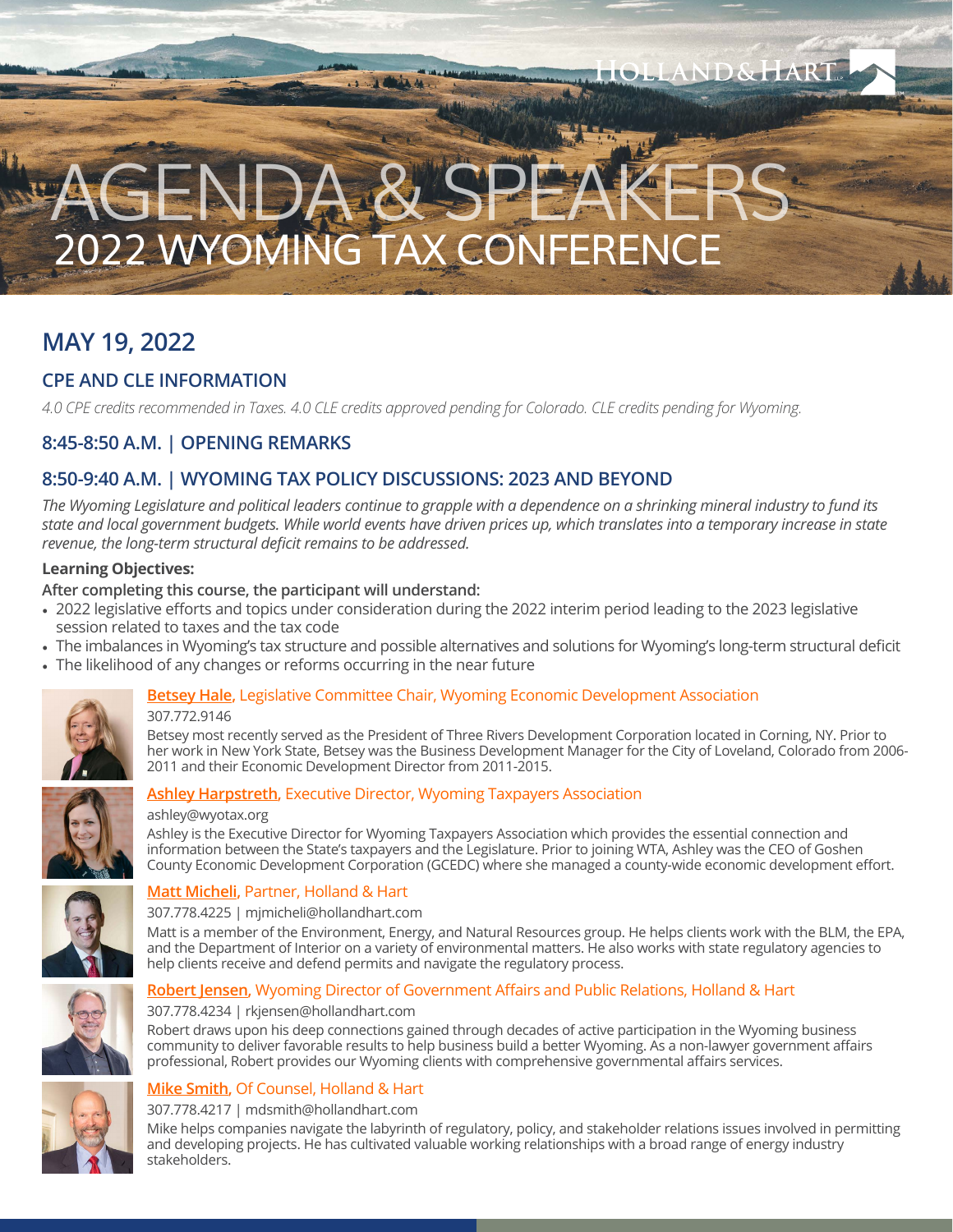## **9:40-9:50 A.M. | BREAK**

## **9:50-10:40 A.M. | WYOMING STATE TAX: PREPARING FOR AN AUDIT AND AN UPDATE ON CONTESTED CASES, APPEALS, AND HOT TOPICS**

*Karl Anderson and Jim Peters will present on how to prepare for an audit. Karl, Jim, Walter, and Kasey will summarize recent cases before the Wyoming State Board of Equalization and Wyoming Courts. They will also address the Wyoming Department of Revenue's and Department of Audit's approach to current issues and will describe issues that might arise in the near future.*

## **Learning Objectives:**

## **After completing this course, the participant will understand:**

- Audits process and responses
- Wyoming mineral production tax valuation, deductions, and other issues
- Sales and use tax topics in the state

## **Karl Anderson,** Supervising Attorney General, Wyoming Attorney General's Office



#### 307.777.6892 | karl.anderson@wyo.gov

After graduating with a J.D. in 1994, Karl practiced civil law as an associate at Dray, Madison and Thomson in Cheyenne, Wyoming. Karl represented the Department of Revenue and Audit in numerous state taxation appeals before the State Board of Equalization, various District Courts, and the Wyoming Supreme Court.

#### **James Peters,** Senior Assistant Attorney General, Wyoming Attorney General's Office



307.777.8662 | james.peters@wyo.gov

Jim received his B.S. in political science from the University of Wisconsin-La Crosse in 2012 and his J.D., with honors, from the University of Wyoming College of Law in 2016. While at the University of Wyoming, Jim served on the Wyoming Law Review Editorial Board.

## **[Walter Eggers](https://www.hollandhart.com/weggers),** Partner, Holland & Hart

307.778.4208 | weggers@hollandhart.com

Walter advises and represents clients as they navigate administrative, regulatory, and litigation issues in Wyoming and the Mountain West. His clients include mineral producers, energy companies, and other large and small businesses.



## **[Kasey Schlueter,](https://www.hollandhart.com/kjschlueter)** Associate, Holland & Hart

307.778.4231 | kjschlueter@hollandhart.com

Kasey assists energy and resource clients in Wyoming on a wide range of disputes and regulatory issues. She guides clients through processes critical to the success of their projects, including obtaining federal and state permits, responding to compliance and enforcement actions, and completing due diligence assessments.

## **10:40-10:50 A.M. | BREAK**

## **10:50-11:15 A.M. | WHAT IS THE IRS UP TO? UPDATES FROM THE FRONT LINE OF TAX CONTROVERSIES AND LITIGATIONS**

*This session will cover recent and noteworthy IRS administrative and case developments. Examples of cases it might cover include Liberty Global, CIC Services, Perrigo Facebook, Medtronic, Coca-Cola, AmGen, Whirlpool, and others.*

## **Learning Objectives:**

**After completing this course, the participant will have a working knowledge of the following:**

- Recent noteworthy updates on important tax controversies
- The impact these cases have on the current tax landscape



## **[Bill Colgin](https://www.hollandhart.com/wfcolgin),** Partner, Holland & Hart

307.734.4510 | wfcolgin@hollandhart.com Bill represents corporate taxpayers in complex, high-stakes federal tax controversies and tax litigation with significant implications for his clients' bottom line. He litigates in the US Tax Court, federal district courts, state courts, and appellate courts throughout the country.

## **11:15-11:40 A.M. | IMPORTANT DEVELOPMENTS IN TAX CONTROVERSY PROCEDURE AND PRACTICE**

*This session will cover important developments about the United States Tax Court and IRS procedures, such as proposed rule changes, FAQs, electronic signatures, and research credit.* 

## **Learning Objectives:**

**After completing this course, the participant will have a working knowledge of the following:**

• Recent noteworthy updates on important court procedures and administrative practices



## **[Sue Combs](https://www.hollandhart.com/slcombs),** Partner, Holland & Hart

307.734.4518 | slcombs@hollandhart.com

Sue handles complicated and novel tax disputes and controversies for corporations, partnerships, start-ups, estates, and individuals. Her representation spans across industries including the technology, energy, healthcare, financial, and consumer sectors.